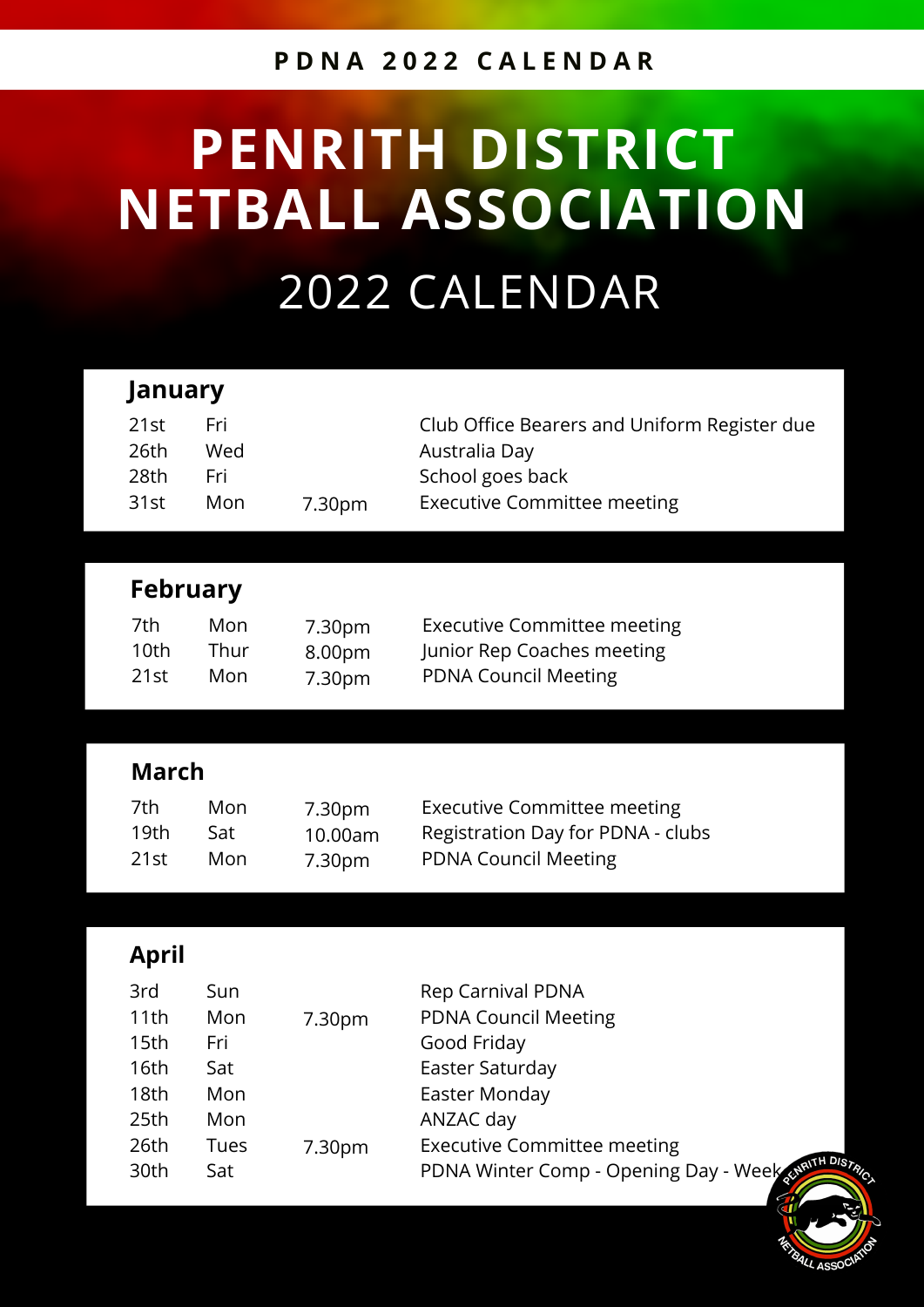### **P D N A 2 0 2 2 C A L E N D A R**

| May                                                                                  |                                                                           |                              |                                                                                                                                                                                                                                                                                                                            |
|--------------------------------------------------------------------------------------|---------------------------------------------------------------------------|------------------------------|----------------------------------------------------------------------------------------------------------------------------------------------------------------------------------------------------------------------------------------------------------------------------------------------------------------------------|
| 2 <sub>nd</sub><br>7th<br>14th<br>16th<br>21st<br>28th                               | Mon<br>Sat<br>Sat<br>Mon<br>Sat<br>Sat                                    | 7.30pm<br>7.30 <sub>pm</sub> | <b>Executive Committee meeting</b><br>Week 2 & NetSetGo Skills Week 1<br>Week 3 & NetSetGo Skills Week 2<br><b>Executive Committee meeting</b><br>Week 4 & NetSetGo Skills Week 3<br>Week 5 & NetSetGo Skills Week 4                                                                                                       |
| June<br>4th<br>6th<br>11th/<br>12th/<br>13 <sub>th</sub><br>18 <sub>th</sub><br>20th | Sat<br>Mon<br>Sat/<br>Sun/<br>Mon<br>Sat<br>Mon                           | 7.30pm                       | Week 6 & NetSetGo Skills Week 5<br><b>Executive Committee meeting</b><br>Senior State Titles - Campbelltown<br>Senior State Titles - Campbelltown<br>Senior State Titles - Campbelltown<br>Week 7 & NetSetGo Skills Week 6<br><b>PDNA Council Meeting</b>                                                                  |
| 20th<br>25th                                                                         | Mon<br>Sat                                                                |                              | <b>Presidents Forum</b><br>Week 8 & NetSetGo Skills Week 7                                                                                                                                                                                                                                                                 |
| July<br>2nd/<br>3rd/<br>4th<br>16th<br>18 <sub>th</sub><br>23rd<br>30th<br>31st      | Sat/<br>Sun/<br>Mon<br>6th/7th Wed/Thu<br>Sat<br>Mon<br>Sat<br>Sat<br>Sun | 7.30pm                       | Junior State Titles - Penrith<br>Junior State Titles - Penrith<br>Junior State Titles - Penrith<br>Anne Sargeant Netball Clinic @ Penrith<br>Week 9 & NetSetGo Skills Week 8<br><b>Executive Committee meeting</b><br>Week 10 & NetSetGo Skills Week 9<br>Week 11 & NetSetGo Skills Final Week<br>10 Years Development Day |
| <b>August</b><br>1st<br>6th                                                          | Mon<br>Sat                                                                | 5pm                          | <b>Executive Committee meeting</b><br>PDNA GALA day - 50th Anniversary                                                                                                                                                                                                                                                     |
| 6th<br>7 <sub>th</sub>                                                               | Sat<br>$C_{11}$                                                           |                              | Week 12<br>11 15 Voars Depresentative Trials Phase                                                                                                                                                                                                                                                                         |

| 6th              | Sat  |        | Week 12                                   |
|------------------|------|--------|-------------------------------------------|
| 7th              | Sun  |        | 11-15 Years Representative Trials Phase 1 |
| 9th              | Tues |        | Week 15                                   |
| 13 <sub>th</sub> | Sat  |        | Week 13                                   |
| 15th             | Mon  |        | <b>PDNA Council meeting</b>               |
| 20th             | Sat  |        | Week 14                                   |
| 21st             | Sun  |        | 11-15 Years Representative Trials Phase 2 |
| 27th             | Sat  |        | Semi Finals                               |
| 29th             | Mon  | 7.30pm | <b>Executive Committee meeting</b>        |